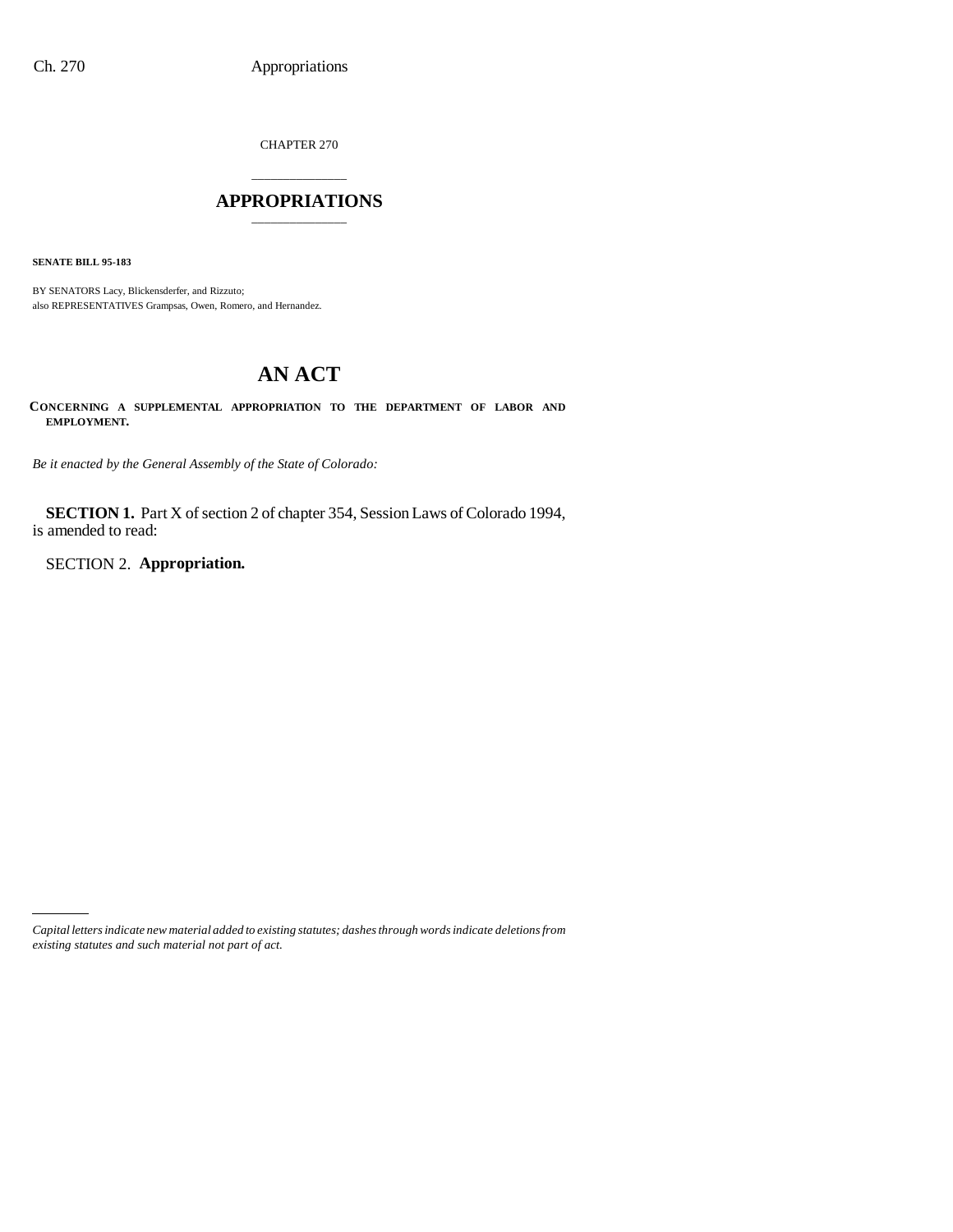|                   |              |                | <b>APPROPRIATION FROM</b> |              |              |                |  |
|-------------------|--------------|----------------|---------------------------|--------------|--------------|----------------|--|
| <b>ITEM &amp;</b> | <b>TOTAL</b> | <b>GENERAL</b> | <b>GENERAL</b>            | CASH         | CASH         | <b>FEDERAL</b> |  |
| <b>SUBTOTAL</b>   |              | <b>FUND</b>    | <b>FUND</b>               | <b>FUNDS</b> | <b>FUNDS</b> | <b>FUNDS</b>   |  |
|                   |              |                | <b>« EXEMPT</b>           |              | e EXEMPT     |                |  |

**PART X DEPARTMENT OF LABOR AND EMPLOYMENT**

## **(1) EXECUTIVE DIRECTOR'S OFFICE**

| <b>Personal Services</b>      | 7.615.139     |
|-------------------------------|---------------|
|                               | $(160.7$ FTE) |
| Group Health and Life         | 1,895,769     |
| Short-term Disability         | 84.249        |
| Salary Survey, Anniversary    |               |
| Increases and Shift           |               |
| Differential                  | 1.639.773     |
| Workers' Compensation         | 899,616       |
| <b>Operating Expenses</b>     | 1,201,035     |
| <b>Legal Services</b>         | 346.514       |
| Purchase of Services from     |               |
| Computer Center               | 2.493.712     |
| Payment to Risk Management    |               |
| and Property Funds            | 105,950       |
| <b>Vehicle Lease Payments</b> | 132.992       |
|                               |               |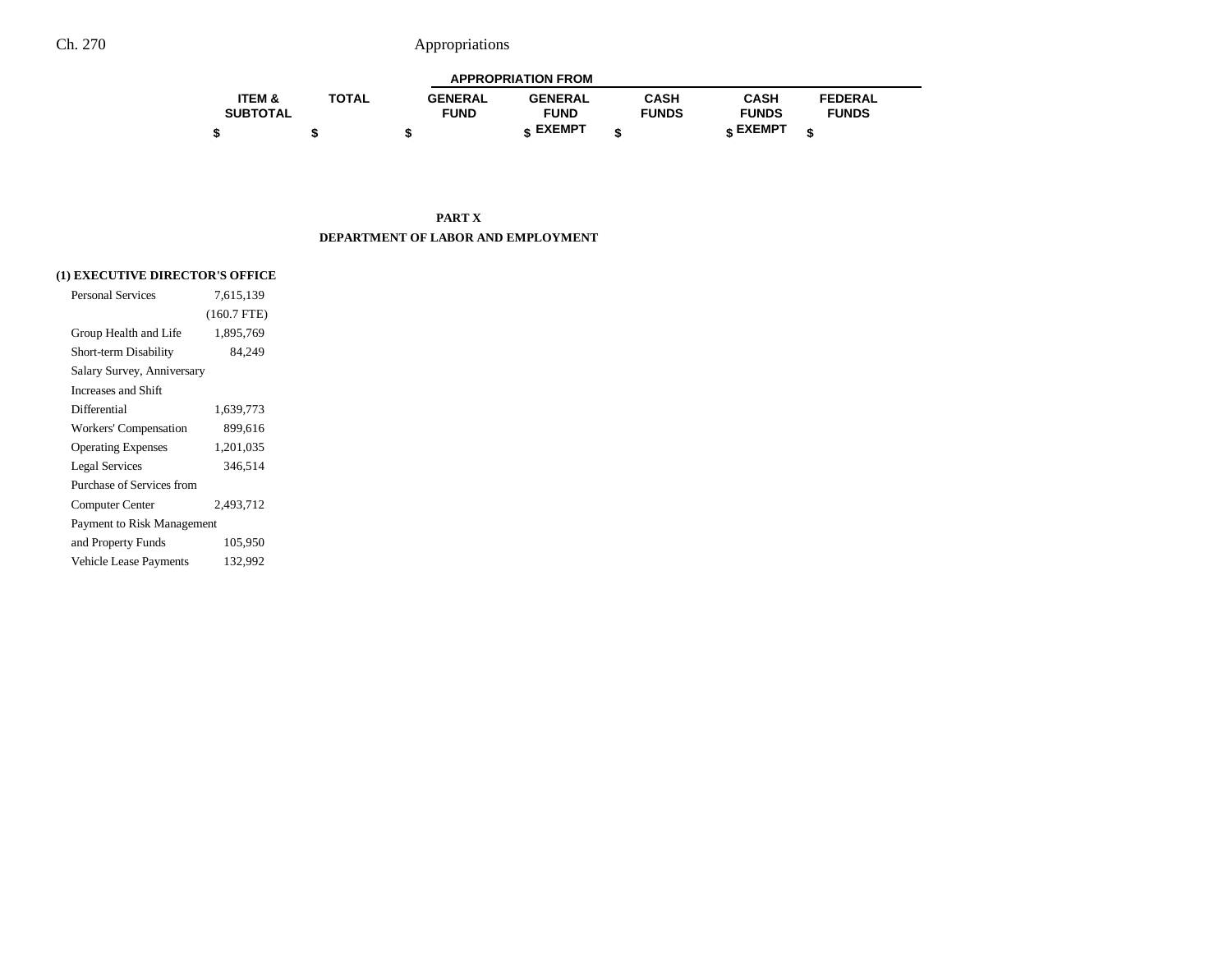| <b>Leased Space</b>    | 2,546,305 |            |  |                          |                          |            |
|------------------------|-----------|------------|--|--------------------------|--------------------------|------------|
|                        | 2,551,497 |            |  |                          |                          |            |
| Capitol Complex Leased |           |            |  |                          |                          |            |
| Space                  | 33,577    |            |  |                          |                          |            |
| Utilities              | 159,782   |            |  |                          |                          |            |
| Displaced Homemakers   | 121,000   |            |  |                          |                          |            |
|                        |           | 19,275,413 |  | $3,943,119$ <sup>a</sup> | $1,433,761$ <sup>b</sup> | 13,898,533 |
|                        |           | 19,280,605 |  |                          |                          | 13,903,725 |

a Of this amount, \$103,459 shall be from local government and other payments for services, and \$3,839,660 shall be from other cash fund sources within the Department.

b Of this amount, \$39,047(T) shall be from the Department of Human Services, \$136,288(T) shall be from the Department of Public Health and Environment, \$143,368 shall

be from the Highway Users Tax Fund, \$231,050(T) shall be from statewide indirect cost recoveries, \$15,000 shall be from reserves in the Displaced Homemakers Fund, \$12,877

shall be from reserves of the Unemployment Insurance Revenue Fund, \$151,390 shall be from reserves of the Boiler Inspection Fund, \$4,292 shall be from reserves of the

Underground Storage Tank Licensing Fund, \$184,773 shall be from reserves in the Workers' Compensation Cash Fund, \$27,742 shall be from reserves in the Medical Cost

Containment Fund, and \$487,934 shall be from reserves of the Major Medical and Subsequent Injury Funds .

## **(2) DIVISION OF EMPLOYMENT AND TRAINING**

#### **(A) Unemployment Insurance Programs**

| <b>Program Costs</b>            | 19,274,065    |                        |            |
|---------------------------------|---------------|------------------------|------------|
|                                 | $(458.8$ FTE) |                        |            |
| <b>Indirect Cost Assessment</b> | 836,545       |                        |            |
|                                 | 20,110,610    | $120,000$ <sup>a</sup> | 19,990,610 |

Ch. 270 Appropriations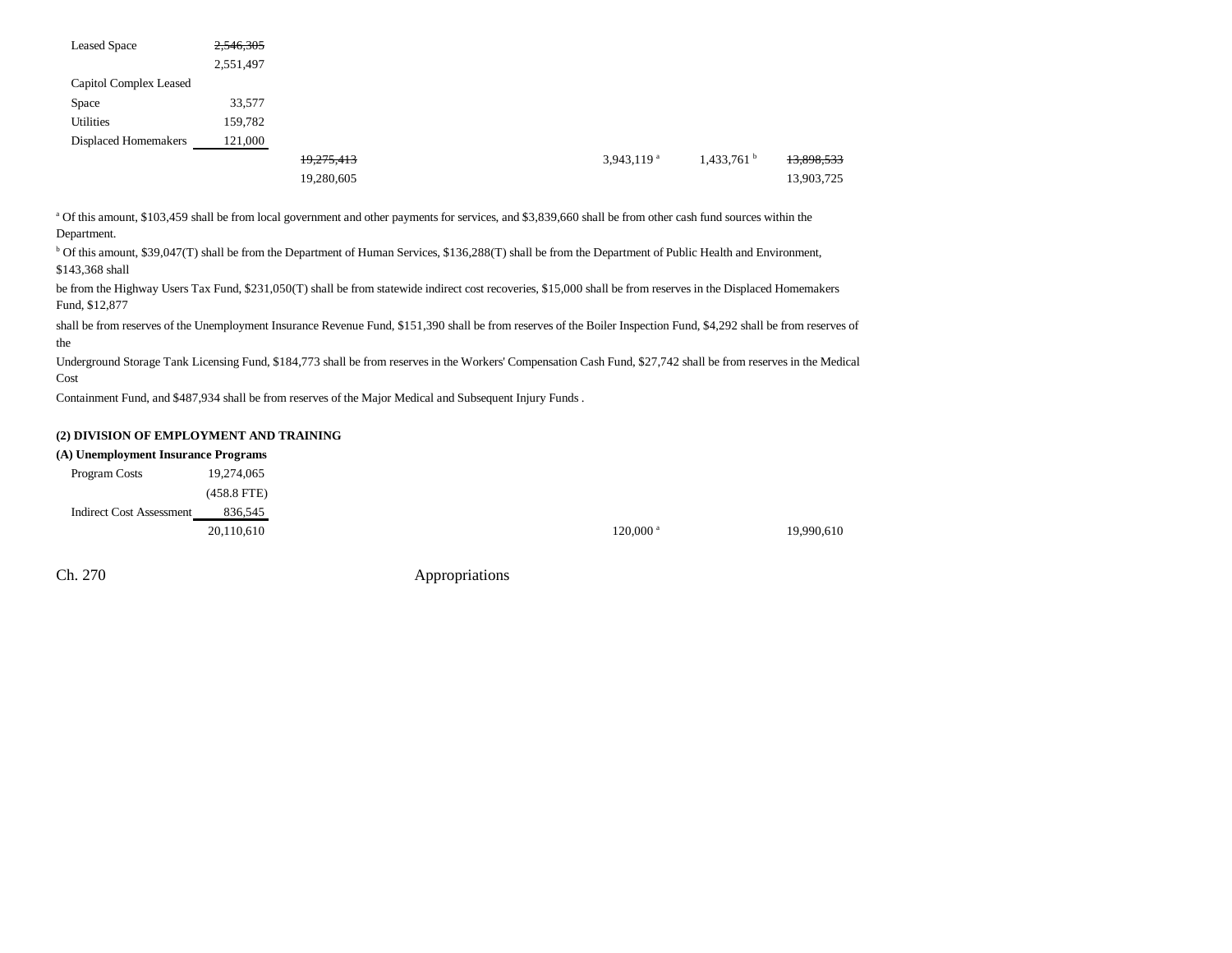|                   |              |                | <b>APPROPRIATION FROM</b> |              |              |                |  |
|-------------------|--------------|----------------|---------------------------|--------------|--------------|----------------|--|
| <b>ITEM &amp;</b> | <b>TOTAL</b> | <b>GENERAL</b> | <b>GENERAL</b>            | <b>CASH</b>  | <b>CASH</b>  | <b>FEDERAL</b> |  |
| <b>SUBTOTAL</b>   |              | <b>FUND</b>    | <b>FUND</b>               | <b>FUNDS</b> | <b>FUNDS</b> | <b>FUNDS</b>   |  |
|                   |              |                | <b>« EXEMPT</b>           |              | е EXEMPT     |                |  |

a This amount shall be from the sale of transcripts.

| (B) Employment and Training Programs <sup>85</sup> |            |                        |                           |               |
|----------------------------------------------------|------------|------------------------|---------------------------|---------------|
| Personal Services 86                               | 10.419.744 | 1,946,290 <sup>a</sup> | $81,599$ (T) <sup>b</sup> | 8,391,855     |
|                                                    |            | $(49.6$ FTE)           |                           | $(205.2$ FTE) |
| <b>Operating Expenses</b>                          | 1,360,733  | $200,000$ $^*$         |                           | 1,160,733     |
|                                                    |            | 132,842 <sup>a</sup>   | 9,487 $(T)^b$             | 1,218,404     |
| Trade Adjustment Act                               |            |                        |                           |               |
| Assistance                                         | 1,002,485  |                        |                           | 1,002,485     |
| <b>Indirect Cost Assessment</b>                    | 273,260    | $115,892$ <sup>a</sup> |                           | 157,368       |
|                                                    |            | 103,995 <sup>a</sup>   | $3,377$ $(T)^{b}$         | 165,888       |
|                                                    | 13,056,222 |                        |                           |               |

<sup>a</sup> These amounts shall be from the Employment Support Fund. OF THIS AMOUNT, \$2,154,840 SHALL BE FROM THE EMPLOYMENT SUPPORT FUND, AND \$28,287 SHALL

#### BE FROM COUNTY CONTRACTS.

<sup>b</sup> This amount THESE AMOUNTS shall be from contracts with other state agencies.

## **(C) Worksearch/Fraud Programs**

Program Costs <sup>86, 87</sup> 1,203,496 545,909 a 657,587

٠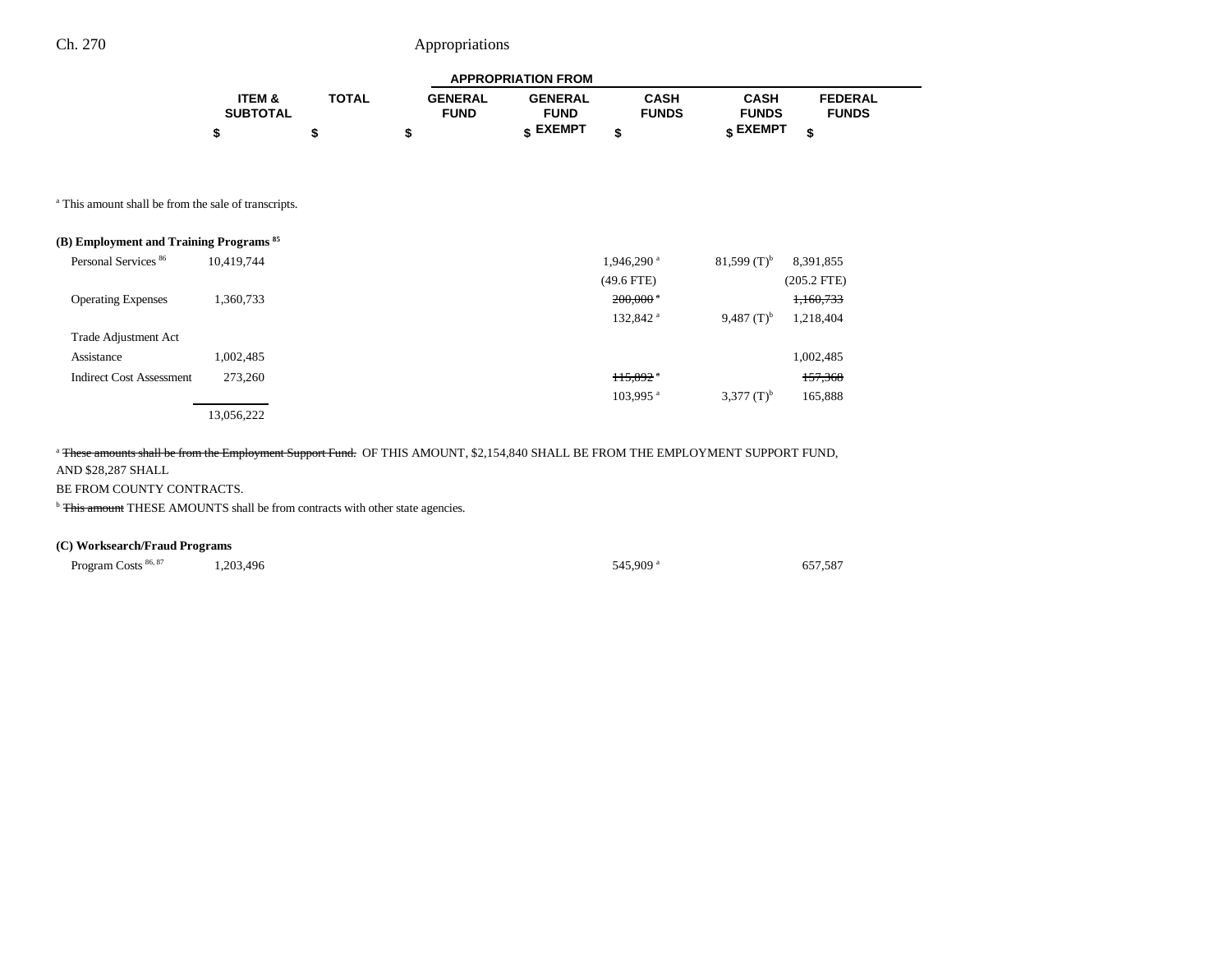|                                 |           | $(11.5$ FTE)          | $(17.0 \text{ FTE})$ |
|---------------------------------|-----------|-----------------------|----------------------|
| <b>Indirect Cost Assessment</b> | 33,219    | $19,493$ <sup>a</sup> | 13,726               |
|                                 | 1,236,715 |                       |                      |

<sup>a</sup> These amounts shall be from the Unemployment Insurance Revenue Fund.

#### **(D) Labor Market Information**

| Program Costs                   | 1,195,719 | 11.626 ª | 1,184,093    |
|---------------------------------|-----------|----------|--------------|
|                                 |           |          | $(25.6$ FTE) |
| <b>Indirect Cost Assessment</b> | 20,670    |          | 20,670       |
|                                 | .216,389  |          |              |

<sup>a</sup> This amount shall be from the sale of publications.

35,619,936

## **(3) DIVISION OF LABOR**

## **(A) Administration, Statistics, and Labor Standards**

| <b>Personal Services</b>  | 517,239      |  |
|---------------------------|--------------|--|
|                           | $(13.0$ FTE) |  |
| <b>Operating Expenses</b> | 66,719       |  |
| Administrative Law Judge  |              |  |
| Services for 108 Hours    | 8.244        |  |
| PAYMENT PURSUANT          |              |  |
| TO PERSONNEL              |              |  |
| BOARD RULING              | 8.24         |  |

Ch. 270 Appropriations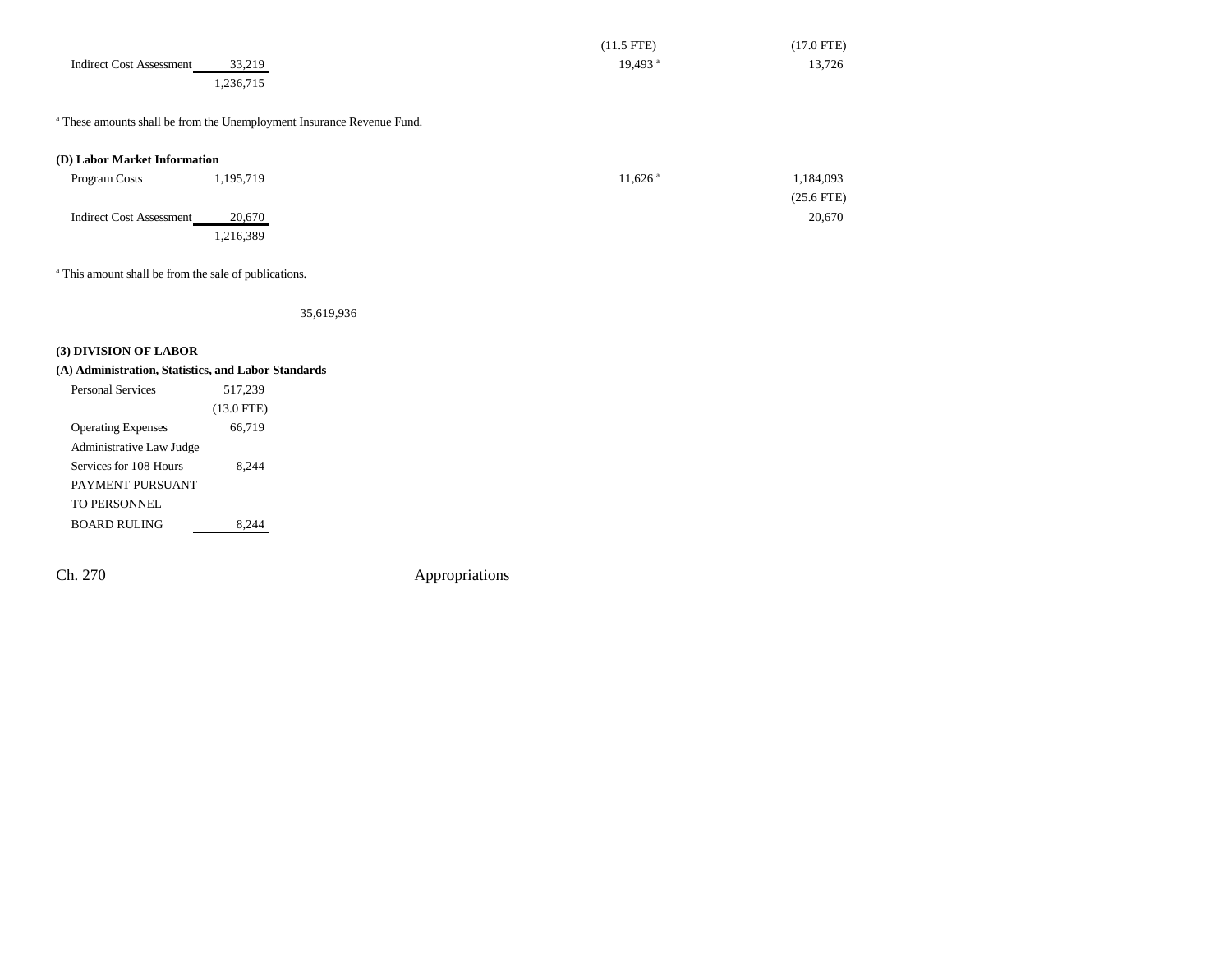|                           |              |                               | <b>APPROPRIATION FROM</b>     |                             |                             |                                |
|---------------------------|--------------|-------------------------------|-------------------------------|-----------------------------|-----------------------------|--------------------------------|
| ITEM &<br><b>SUBTOTAL</b> | <b>TOTAL</b> | <b>GENERAL</b><br><b>FUND</b> | <b>GENERAL</b><br><b>FUND</b> | <b>CASH</b><br><b>FUNDS</b> | <b>CASH</b><br><b>FUNDS</b> | <b>FEDERAL</b><br><b>FUNDS</b> |
| \$                        | \$           | \$                            | $_{\textsf{s}}$ EXEMPT        | \$                          | EXEMPT ۽                    | \$                             |
| 592.202                   |              |                               |                               | $30.257$ <sup>a</sup>       | 561,945 $(T)^{b}$           |                                |
| 592,202                   |              | 272,445                       |                               | 30,257                      | 561,945                     |                                |

<sup>a</sup> This amount shall be from cash funded programs in the Division of Labor.

<sup>b</sup> This amount shall be from statewide indirect cost recoveries.

## **(B) Public Safety and Inspection Programs**

| <b>Personal Services</b>        | 1,338,871    |
|---------------------------------|--------------|
|                                 | $(36.6$ FTE) |
| <b>Operating Expenses</b>       | 227,972      |
| Oil Inspection                  | 47,500       |
| Equipment                       |              |
| <b>Indirect Cost Assessment</b> | 60,752       |
|                                 | 1,675,095    |

a Of this amount, \$18,585 shall be from the Underground Storage Tank Licensing Fund pursuant to Section 8-20-607, C.R.S., \$83,340 shall be from the Public Safety Fund

pursuant to Section 8-1-151 C.R.S., and \$381,779 shall be from fees collected for boiler inspections.

<sup>b</sup> Of this amount, \$450,043 shall be from the Highway Users Tax Fund, \$297,727(T) shall be from the Underground Storage Tank Fund pursuant to Section 8-20-206.5, C.R.S.,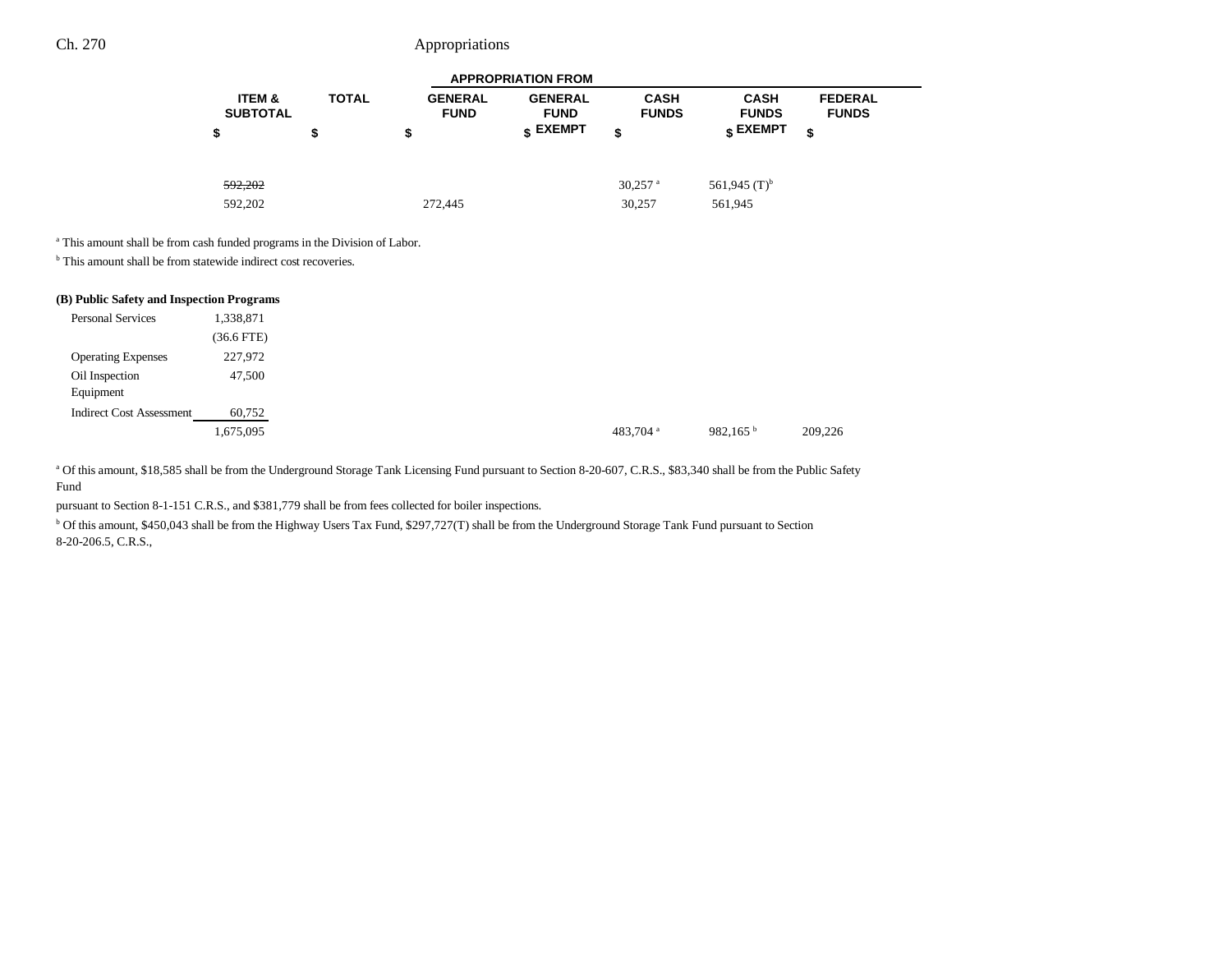\$31,079(T) shall be from the Stationary Sources Control Fund pursuant to Section 25-7-114(5)(b), C.R.S., \$199,501 shall be from reserves in the Boiler Inspection Fund, and

\$3,815 shall be from reserves of the Underground Storage Tank Licensing Fund pursuant to Section 8-20-607, C.R.S.

2,267,297 2,267,297

## **(4) DIVISION OF WORKERS' COMPENSATION**

## **(A) Workers' Compensation**

| <b>Personal Services</b>        | <del>3.653.539</del> |
|---------------------------------|----------------------|
|                                 | 3,695,539            |
|                                 | $(100.9$ FTE)        |
| <b>Operating Expenses</b>       | 596,250              |
|                                 | 595,334              |
| Administrative Law Judge        |                      |
| Services for 18,930             | 1,367,563            |
| Hours                           |                      |
| Physicians' Accreditation       | 95,000               |
| <b>Utilization Review</b>       | 75,000               |
| <b>Immediate Payment</b>        | 36,000               |
| Electronic Data Transfer        | 231,300              |
| <b>Indirect Cost Assessment</b> | 190,925              |
|                                 | 6,245,577            |
|                                 | 6,055,361            |

<sup>a</sup> Of this amount, \$5,704,694 \$5,514,478 shall be from the Workers' Compensation Cash Fund, \$162,362 shall be from the Workers' Compensation Self Insurance Fund,

Ch. 270 Appropriations

 $6,245,577$ <sup>a</sup> 6,055,361 $a$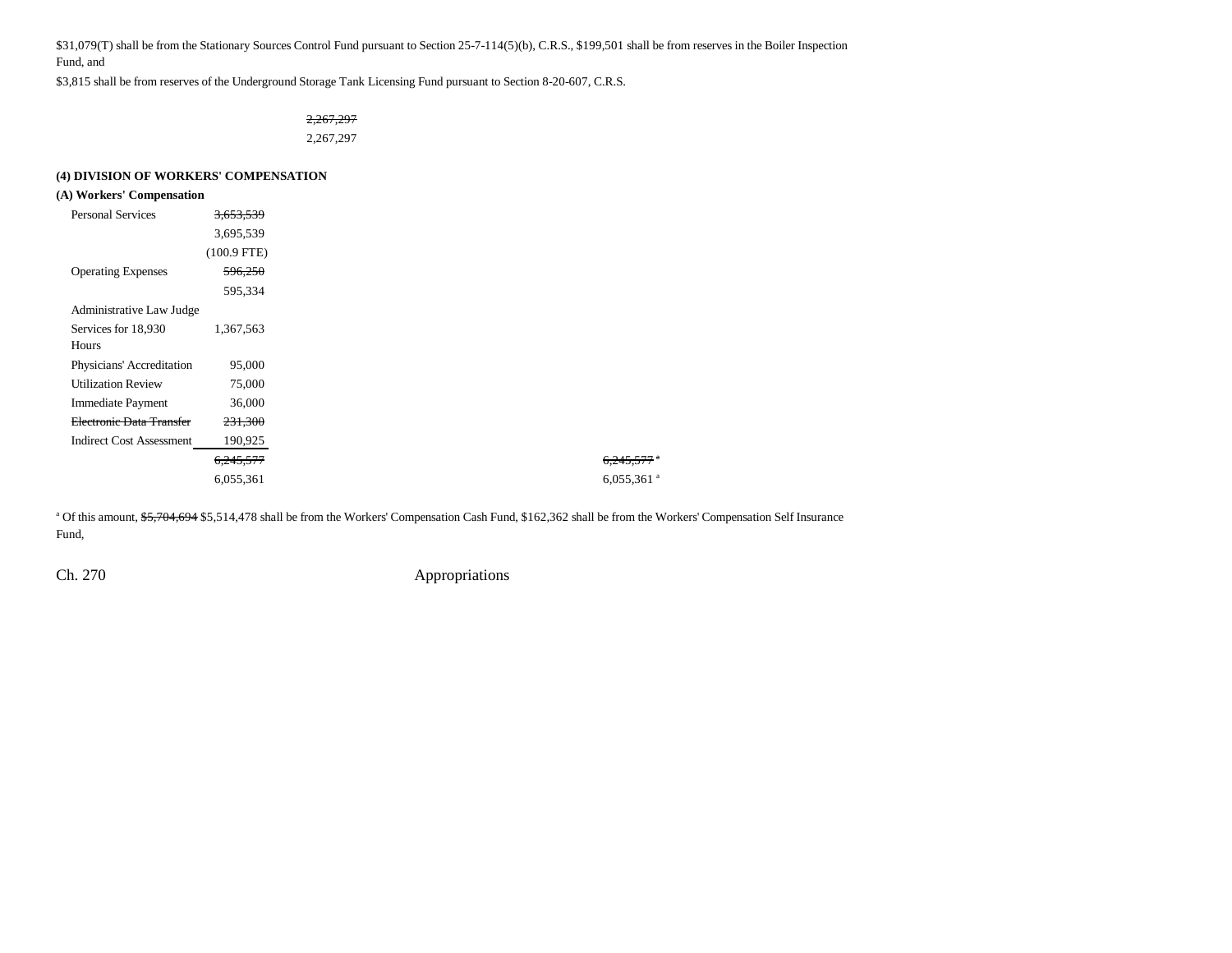|                   | <b>APPROPRIATION FROM</b> |                |                |              |                 |                |  |
|-------------------|---------------------------|----------------|----------------|--------------|-----------------|----------------|--|
| <b>ITEM &amp;</b> | <b>TOTAL</b>              | <b>GENERAL</b> | <b>GENERAL</b> | CASH         | <b>CASH</b>     | <b>FEDERAL</b> |  |
| <b>SUBTOTAL</b>   |                           | <b>FUND</b>    | <b>FUND</b>    | <b>FUNDS</b> | <b>FUNDS</b>    | <b>FUNDS</b>   |  |
|                   |                           |                | c EXEMPT       |              | <b>« EXEMPT</b> |                |  |

\$172,521 shall be from the Premium Cost Containment Fund, \$95,000 shall be from the Physicians' Accreditation Fund, \$36,000 shall be from the Immediate Payment Fund, and

\$75,000 shall be from the Medical Utilization Fund which is shown for informational purposes to comply with the provisions of Article X, Section 20 of the State Constitution.

#### **(B) Major Medical/Subsequent Injury**

| <b>Personal Services</b>        | 945.022    | 945,022 $a$               |
|---------------------------------|------------|---------------------------|
|                                 |            | $(24.5$ FTE)              |
| <b>Operating Expenses</b>       | 185,455    | 185,455 <sup>a</sup>      |
| <b>Indirect Cost Assessment</b> | 44.171     | 44,171 $^a$               |
| Major Medical Benefits          | 11,019,961 | $11,019,961$ <sup>b</sup> |
| Major Medical Legal             | 47.518     | 47,518 $^{\rm b}$         |
| Subsequent Injury               | 16,110,253 | $16,110,253$ °            |
| <b>Benefits</b>                 |            |                           |
| Subsequent Injury Legal         | 545,742    | 545,742 <sup>c</sup>      |
| <b>Medical Disaster</b>         | 22,000     | $22,000^{\mathrm{b}}$     |
|                                 | 28.920.122 |                           |

a Of these amounts, \$978,115 shall be from reserves in the Major Medical Fund, and \$196,533 shall be from reserves in the Subsequent Injury Fund.

<sup>b</sup> For purposes of complying with the limitation on state fiscal year spending imposed by Article X, Section 20 of the State Constitution these moneys from reserves in the Major Medical Fund are included for informational purposes as they are continuously appropriated by a permanent statute or constitutional provision.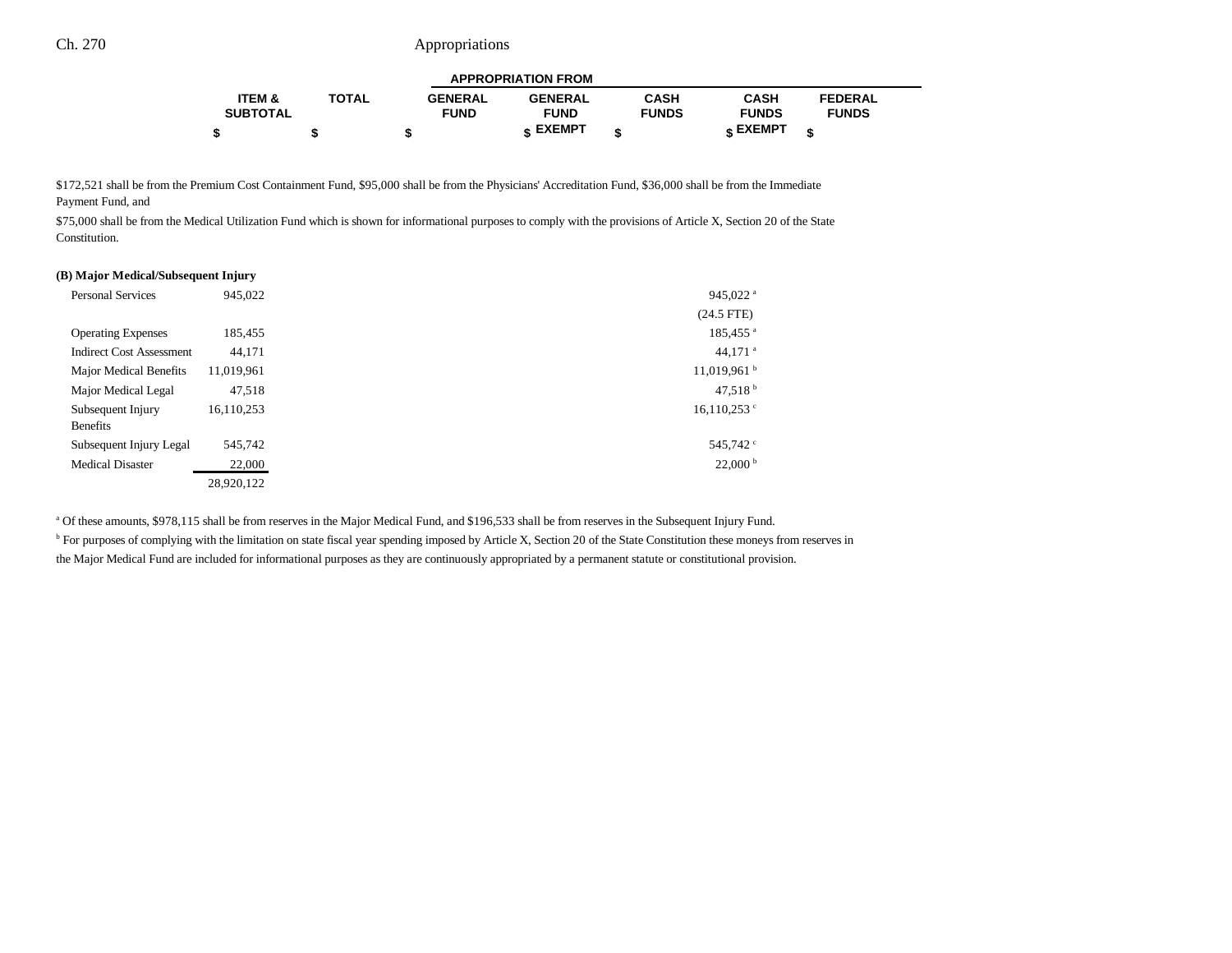<sup>c</sup> For purposes of complying with the limitation on state fiscal year spending imposed by Article X, Section 20 of the State Constitution these moneys from reserves in the Subsequent Injury Fund are included for informational purposes as they are continuously appropriated by a permanent statute or constitutional provision.

# 35,165,699 34,975,483

## **TOTALS PART X**

**(LABOR**

| <b>AND EMPLOYMENT)</b> <sup>8</sup> | <del>\$92,328,345</del> |           | \$13,661,867 | \$31.979.592 <sup>a</sup>  | \$46,686,886 |
|-------------------------------------|-------------------------|-----------|--------------|----------------------------|--------------|
|                                     | \$92,415,766            | \$272,445 | \$13,392,596 | $$31.992.456$ <sup>a</sup> | \$46,758,269 |

<sup>a</sup> Of this amount,  $\frac{41,378,735}{1,391,599}$  contains a (T) notation, and \$593,411 is from the Highway Users Tax Fund subject to Section 43-4-201(3)(a), C.R.S.

**FOOTNOTES** -- The following statements are referenced to the numbered footnotes throughout section 2.

- 8(Governor lined through this provision. See L. 94, p. 3080.)
- 85 Department of Labor and Employment, Division of Employment and Training, Employment and Training Programs -- The Department is requested to continue to contract with Weld County for employment and training programs, and it is encouraged to contract for services with other counties.
- 86 Department of Labor and Employment, Division of Employment and Training, Employment and Training Programs, Personal Services; and Worksearch/Fraud Programs, Program Costs -- The Department is requested to comply with the provisions of Sections 8-77-106 and 8-77-109, C.R.S., which specify limits on the use of funds from the Unemployment Revenue Fund and the Employment Support Fund. In addition, the Department is requested to provide a report for expenditures associated with the Unemployment Revenue Fund as required by Section 8-77-106 (5), C.R.S.. A similar report is requested for expenditures from the Employment Support Fund.
- 87 Department of Labor and Employment, Division of Employment and Training, Worksearch/Fraud Programs, Program Costs -- The Department is requested to reflect in its budget request for FY 1995-96, all expenditures associated with Worksearch and Fraud

Ch. 270 Appropriations